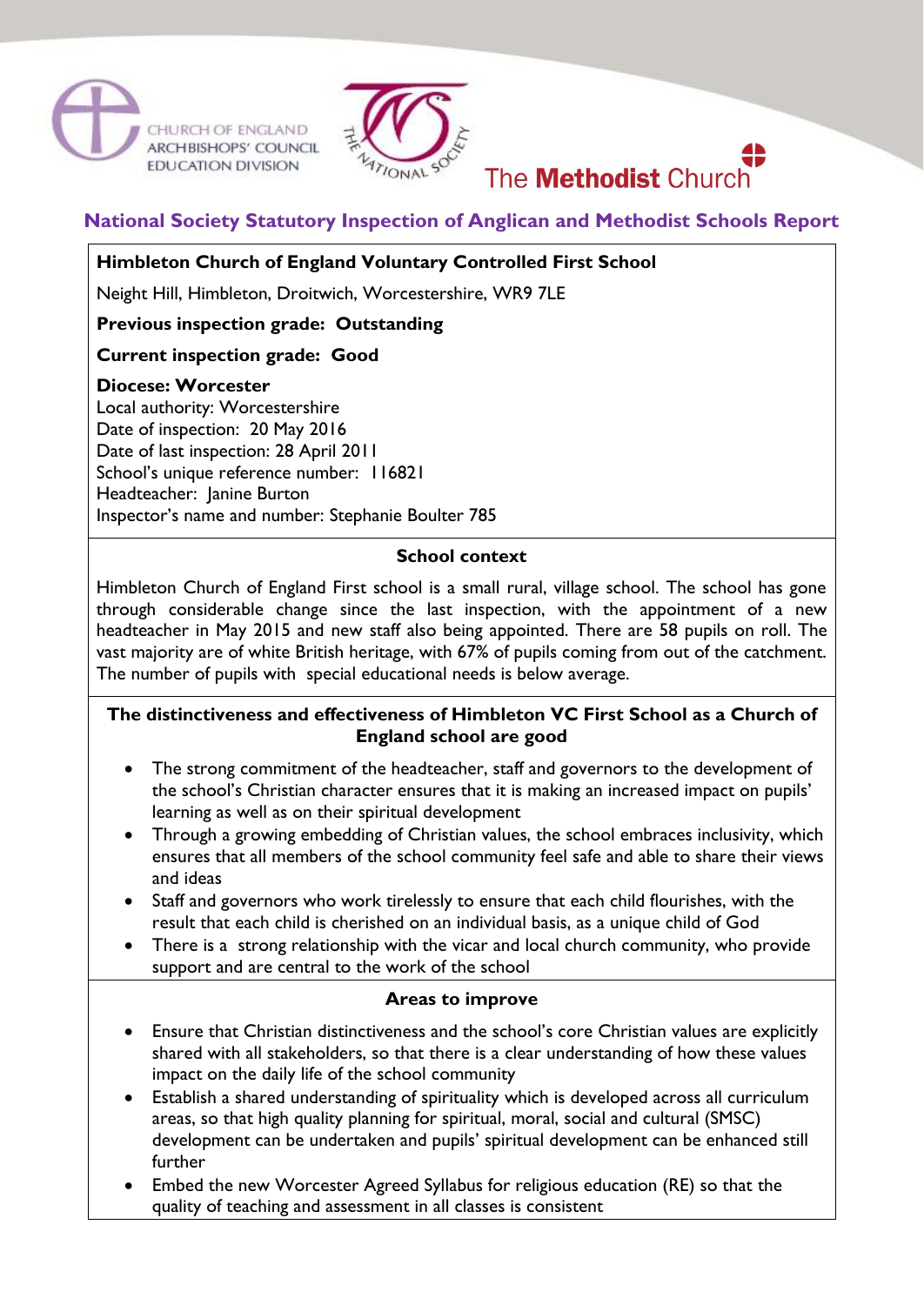### **The school, through its distinctive Christian character, is good at meeting the needs of all learners**

The distinctive Christian character of Himbleton is clearly demonstrated through its commitment to the inclusion of all pupils regardless of their ability or background, whether they have faith or no faith. All are made welcome and benefit from being part of an inclusive and nurturing school community where Christian values are linked to Bible teachings and the life of Jesus Christ. Parents speak warmly of the care and support their children receive from staff but do not readily associate or understand how this is strongly linked to the school's Christian distinctiveness, which informs everything the school does. When reflecting on the charitable organisations which they support, pupils readily articulate that their motivation comes from the fact that Jesus cared for everyone and therefore they should do likewise. Relationships between all members of the school community are built on trust and mutual respect linked to the core Christian values of the school. This impacts positively upon pupil behaviour and levels of attendance which remain consistently above average. Whilst most pupils regard provision in the school environment, worship and RE as ways for them to explore spirituality there are not enough planned high quality opportunities in the curriculum as a whole to enable all pupils to express their views clearly, confidently and in depth. The school recognises its role in supporting pupils' understanding of the diversity of culture and faith in modern Britain, and have links in Morogora, West Africa and a multi-cultural school in Somerville Birmingham to increase this understanding still further. At the current time pupils have a limited understanding of the worldwide church, although some are able to give examples of Christianity in other countries. Religious education (RE) is highly valued by most members of the school community, and is well led and resourced. Pupils understand the importance of learning about religious differences, saying; 'we need to learn about the difference between religions because we should treat each other equally'. However currently there is inconsistency across the school in the teaching and assessment of RE, which prevents higher standards being achieved by some pupils. There is a wide range of after school activities which develop individual talents and skills based upon the view that all children should be enabled to flourish in their potential as a child of God. The collective vision of the school, which is to ensure all children feel valued and that the church is at the heart of the school, has not been explicitly shared with parents, with the result that the Christian character of the school is not as effective as it could be.

## **The impact of collective worship on the school community is good**

Pupils and adults know that collective worship is important in the life of the school and pupils describe 'how acts of worship help everyone to get on well together'. Pupils willingly take up opportunities to be involved in worship, where their personal spirituality is developed through reflection and prayer and Bible teachings. Worship has a positive impact on relationships, ethos and culture with older pupils readily caring for younger pupils. Christian festivals are celebrated and appropriate themes are identified which enables links to be made between the life and example of Jesus, the distinctive Christian values of the school and pupils' own lives. As a result, pupils can describe how they try to improve life for other people, for example, through the money they raised for New Hope, a local organisation which helps children with specific needs. Pupils have a developing understanding of the Trinity and there are opportunities for pupils to write their own prayers, and use reflection inside and outside of the classroom. As a result, most pupils have a clear understanding of the many purposes of prayer; as one pupil confidently articulated, 'prayers help us when we are struggling by talking to God'. Collective worship is supported by the local vicar and regular visits to the nearby Saint Mary Magdalene church give positive messages about the strong relationship that exists between the church and school, as well as providing a good understanding of Anglican traditions. The 'Open the Book' team is led by a foundation governor and other members of the local village and this further strengthens the school's place at the heart of their community. Collective worship is informally evaluated, but this does not focus on the impact of Christian values. Consequently, this does not provide insight into how worship influences the life of the school or lead to improvement. Class worship